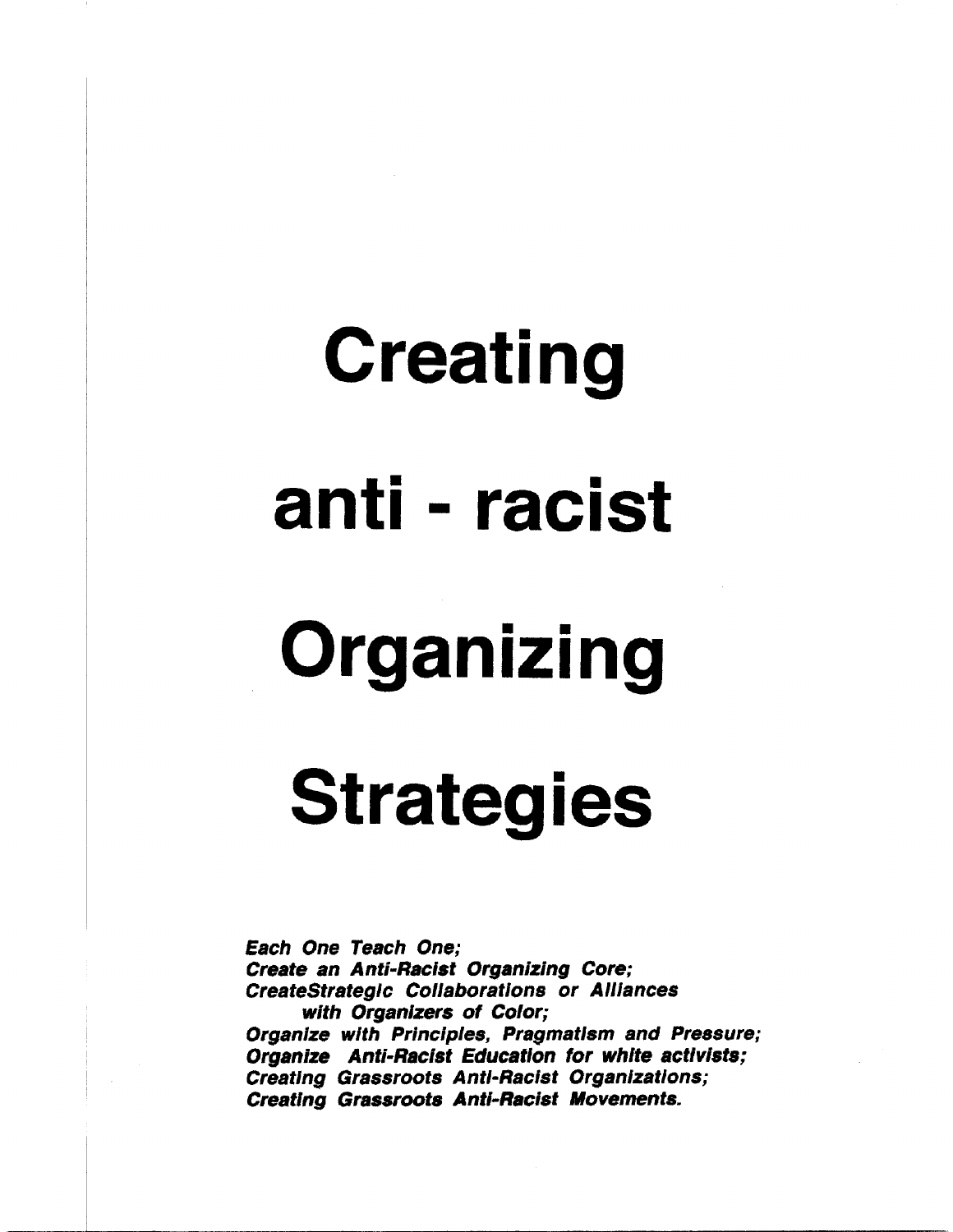### CREATING **ANTI-RACIST** ORGANIZING **STRATEGIES**

(These suggestions are initial guidelines only. This area of anti-racist work is just beginning and there is little collective evaluation of the various strategies. Be creative!)

#### Each One Teach One

The Each One Teach One anti-racist grassroots organizing strategy was used by African American organizers in the Souther freedom movements of the 1950's and 1960's. As the name suggests, each organizer focuses her/his efforts on intensive, one-on-one communications as a method of bringing another person into the struggle.

The Each One Teach One strategy is:

III Personal - an intensive conversation between two people;

III Experiential - the organizer can draw on her/his own processes of antiracist transformation to communicate commitment to anti-racist work; III Respectful - to be effective, the strategy requires Active Listening and Respectful Dialogue;

/// Political - the message conveys the struggle for justice;

III Spiritual - the organizer is inviting the other person to join her/him on a life-transforming path of becoming an anti-racist activist.

#### Create an Anti-racist Organizing Core

Use an Each One Teach One strategy to organize a small group (two or more) of anti-racist activists committed to becoming principled and effective anti-racist organizers. Organizing with a core is important because:

- \*\* This work is too difficult to do alone.
- \*\* A core group can keep an anti-racist organizer accountable.
- \*\* A core group can create, implement and evaluate new strategies.
- \*\* A core group can nourish your spirit when you need it most.
- \*\* A core group can practice and model respectful behavior.
- \*\* A core group can create a nucleus of an anti-racist community.
- \*\* A core group can practice visible accountability to a larger group or constituency where the anti-racist organizing is going on.

Ideally, the anti-racist organizing core group should be multi-racial. But sometimes this may not be possible, especially if the group or constituency to be organized is predominantly white.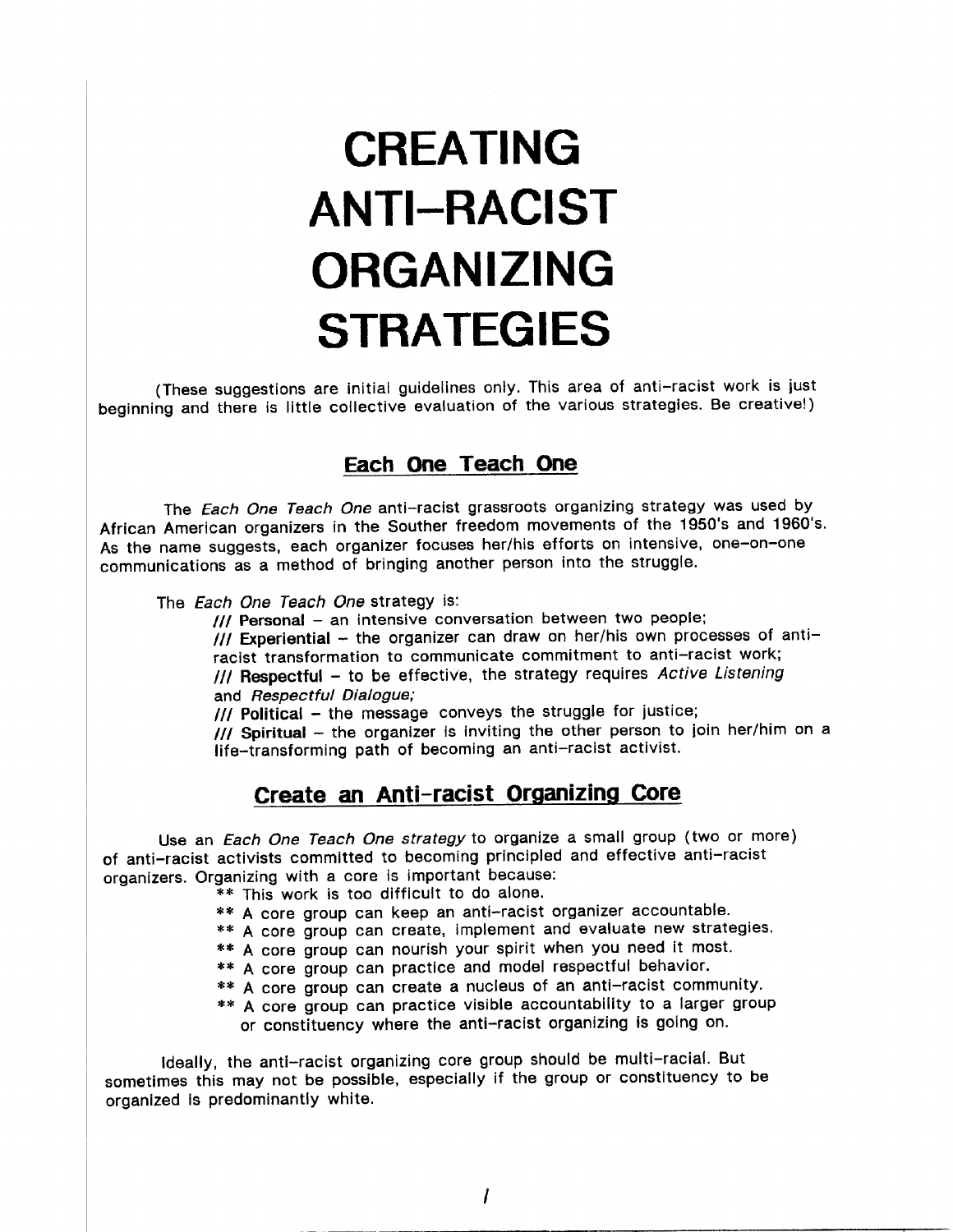#### Creating Strategic Collaborations or Alliances with Organizers of Color

If the core group is all white, the primary anti-racist organizer needs to develop relationships of strategic collaboration or alliances with organizers of color who have a strong interest in seeing that the group or constituency being organized creates a consistent, long term anti-racist agenda.

There are many models of relationship-building between activists of color and white anti-racist activists. And there are perhaps even more differences of opinions among radical activists of all colors about how these relationships can or should be built. Some folks advocate for "multi-racial only." Others call for a "solidarity" model." Some stress the centrality of building accountable relationships. Others focus on developing unity of political analysis and strategy. Many white anti-racist organizers stress the centrality of "taking leadership from activists of color." But these anti-racist organizers may have very different views about the concept of "leadership." or what "taking leadership" means in practice.

Like any other strongly debated issue in radical grassroots political work, there is wisdom to learn from all perspectives. Critical evaluation of anti-racist practice, and sharing the experiences of that practice and evaluation, is crucial for strengthening the anti-racist work of all organizers in this vital area.

#### Organize with Principles, Pragmatism and Pressure

The "Organize with Principles, Pragmatism and Pressure" grassroots anti-racist organizing strategy is based on an analysis developed by Enid Lee, an African-American trainer in the public schools. Ms Lee speaks of what motivates white teachers who participate in her training sessions to take anti-racist action:

" You have the people who change because they feel a moral imperative. They see themselves as upstanding citizens, as good people, and so they want to do the right thing. And those people can be appealed to *on principle*. Then there are those who are entirely pragmatic, who will change out of enlightened self-interest. Things are not going well within the classes; they can't control the kids. So they want to do something to change the annoying situation. And then there are those who will change because it's legislated, because they are told they have to. So we have three motivations: it's right; it will help me; I must."

(Enid Lee, "The Crisis in Education: Forging an Anti-Racist Response." Rethinking Schools. Autumn, 1992. Vol. 7 #1. Emphases added.)

An anti-racist organizing core group can use the "Organize by Principles, Pragmatism and Pressure" strategy to motivate people in its group or constituency to begin to "Create an Anti-racist Agenda." Some activists will move immediately to Act on Their Principles. They will want the group to challenge white privilege and fight for racial justice because it's the right thing to do. These folks will usually be a small minority of the overall group.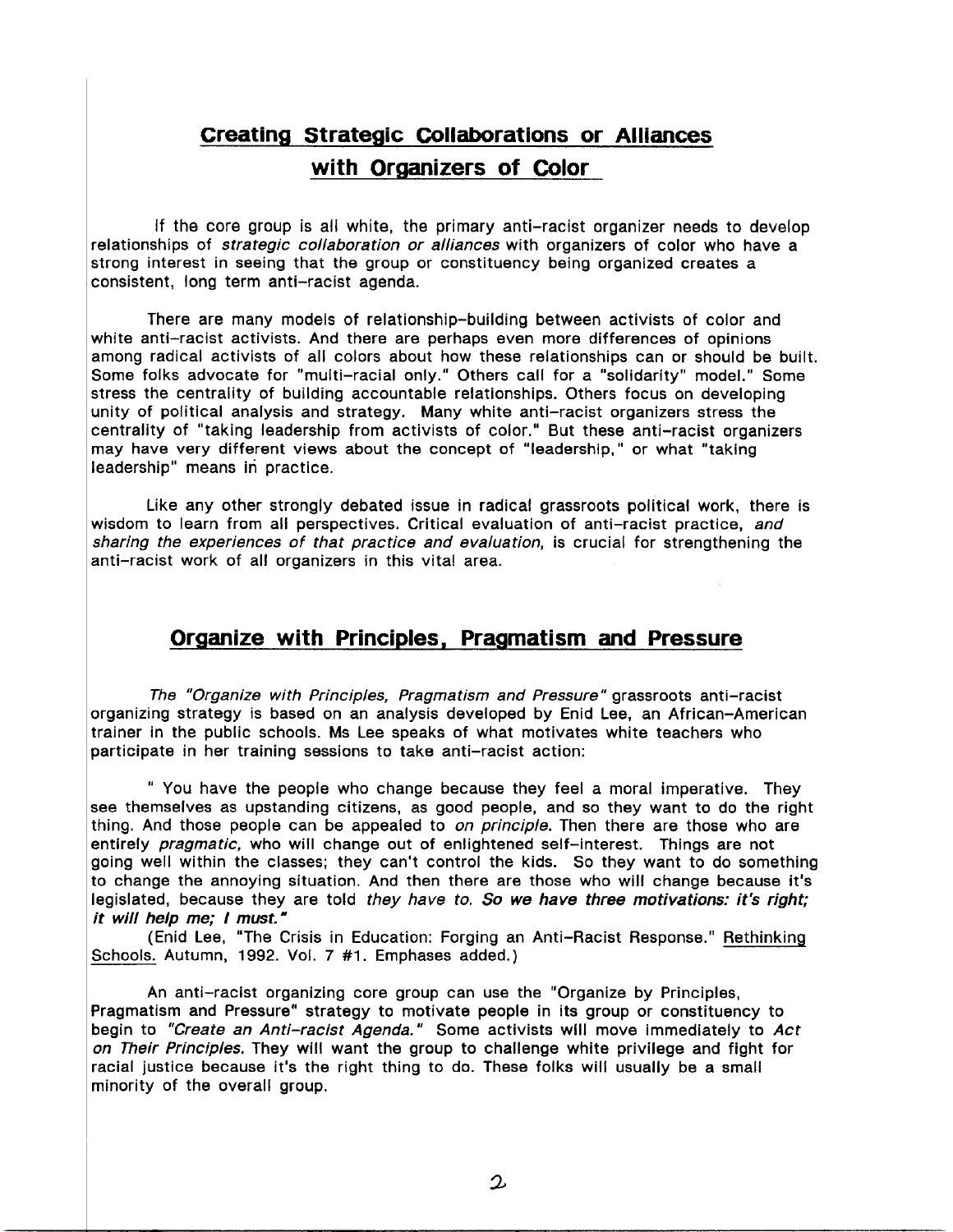Most of the group is likely to be slowly won over by *pragmatism, or 'enlightened* sell-interest.' They will become convinced that they can only win their issues if they are able to unite their struggles with activists of color fighting for similar demands. However, these white activists are unlikely to realize how much work they will have to do to change their individual, group and political practice in order to build multi-racial coalitions that can grow into long term multi-racial alliances.

An anti-racist organizing core must remember that white privilege confers real, though short term, benefits on white social justice activists, so many folks will be "reluctant reformers." (The term is taken from Robert Allen's Reluctant Reformers: Racism and Social Reform Movements in the United States.) These folks will talk antiracism but they will be reluctant to carry it out in practice. Organizing with principles, patience and pressure will help in these situations.

Some activists, however, will just not want to change. So anti-racist organizers will have to develop a strategy to bring pressure to bear on these 'reluctant reformers.' The goal of this strategy is not necessarily to change their hearts and minds, but to change their behavior.

This is tough work for democratically-minded anti-racist organizers. You'll be accused of 'dividing the group.' And some folks may leave. You'll make mistakes, also known as 'learning opportunities.' But if you hold on to your visions, your group will come out stronger and more committed on its anti-racist path.

#### Organize an anti-racist education program for white activists

Anti-racist education should be required and permanent for all white folks who call themselves 'social justice activists.' Social justice work by white grassroots activists that is not anti-racist cannot change any power relations in this country, no matter how 'militant' its tactics or 'radical' its rhetoric.

Organizing an anti-racist education program for white activists should be a primary task of the anti-racist organizing core group. How they will organize it (with trainings, discussions, actions, etc.) is a tactical decision for each group. But a principle of the group should be that education and action, theory and practice, cannot be separated. And a central theme of the education program should be, "How can our group act both to challenge white privilege and to work for racial justice?"

White activists have a responsibility to address this question in all their anti-racist discussions, but it is not for white activists only to decide. Any activists of color in the group or constituency who wish to participate in this educational program should be welcomed and encouraged to do so. If other activists of color want to create their own educational program, the organizing core should act as an ally in this effort.

Creating mandatory and permanent anti-racist programs primarily for white social justice activists in radical grassroots groups is an untested (and possibly controversial) anti-racist organizing strategy. It will need lots of collective practice and constructive criticism to evaluate its effectiveness.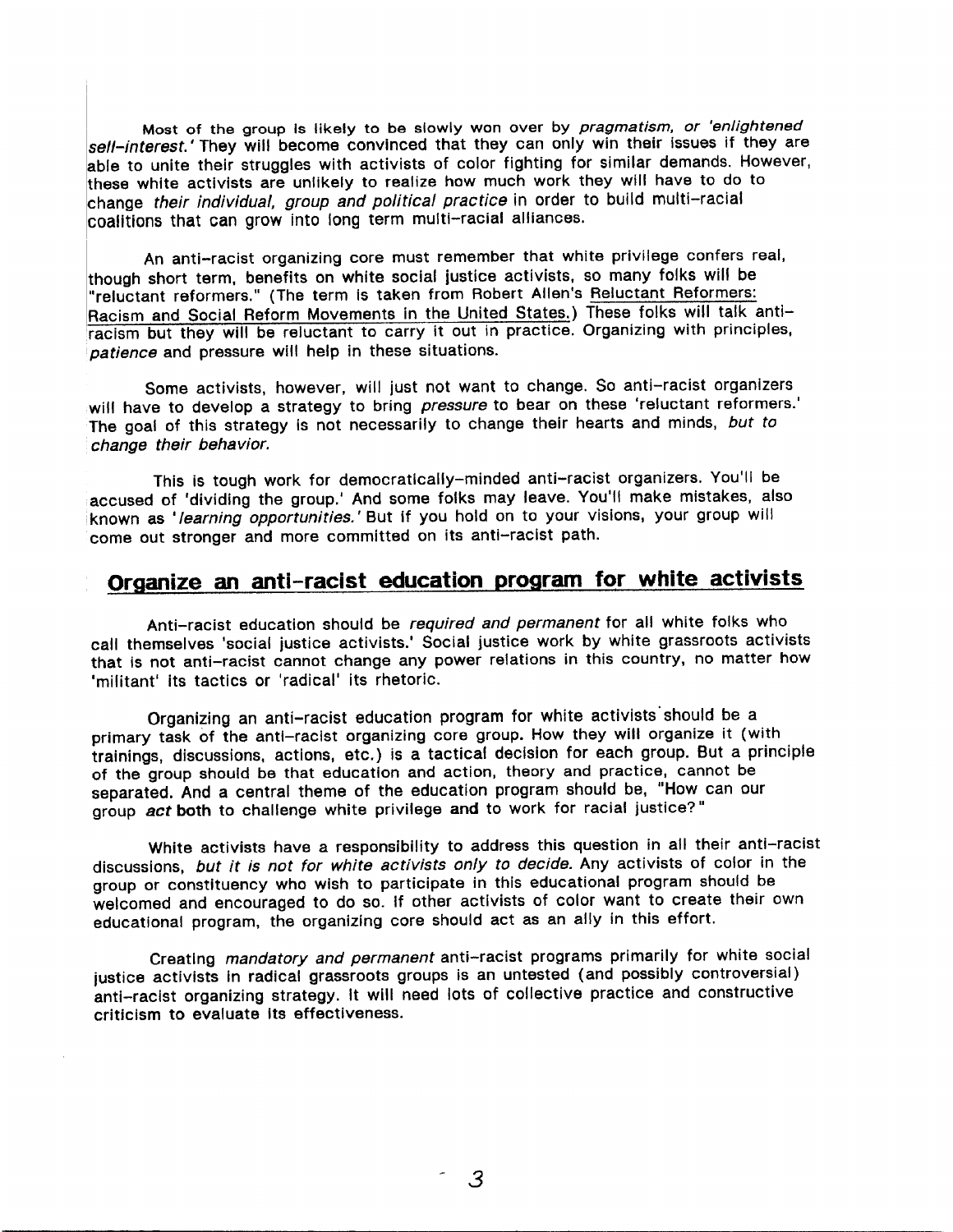#### Creating Grassroots Anti-racist Organizations

(Note: For anti-racist trainings on creating anti-racist organizations with progressive non-profits, contact ChangeWorks (phone: 562-435-3933) or The People's Institute for Survival and Beyond (504-944-2354 or 510-525-6850).

The following suggestions are only starting points:

Start from the perspective that anti-racism is a foundation of your social justice work, not an 'issue on your agenda.'

Rewrite your mission statement or principles of unity using an anti-racist lens.

> Reframe all your group's programs and activities using an anti-racist lens.

Rewrite all your group's literature using an anti-racist lens.

Examine every aspect of your group's culture (language, art, food, assumptions, values, ideology, individual and group behavior) to determine how it expresses white privilege.

Develop a clear, conscious process for transforming that white culture into anti-racist culture.

Develop a long term, comprehensive, strategic plan for recreating your group as an anti-racist organization.

Institute the principle that "Constructive Criticism" is an Act of Love."

 $\boldsymbol{\mu}$